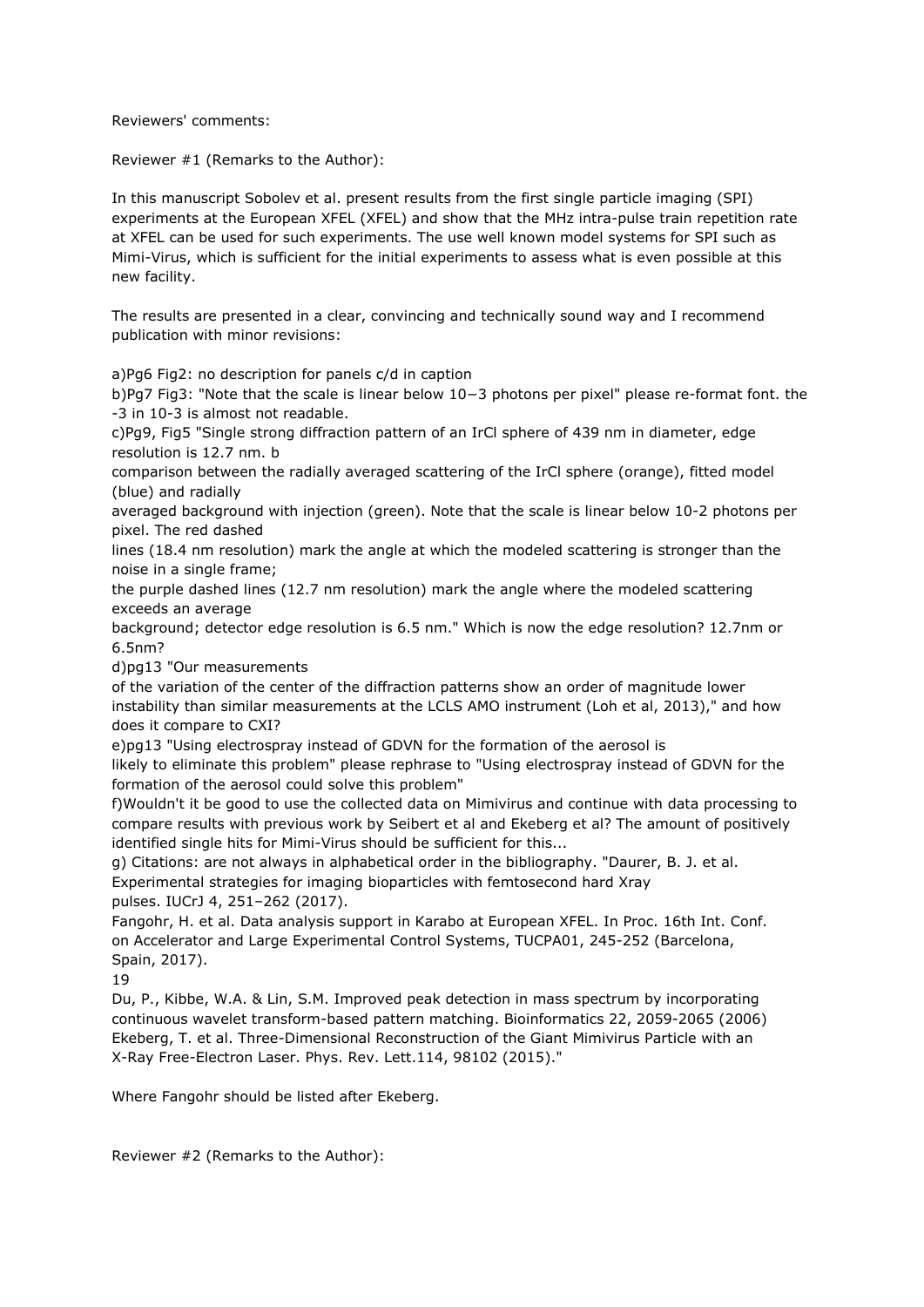The manuscript 'Megahertz single-particle imaging at the European XFEL' by Sobolev et al. is one of a series of publications on feasibility studies of high-repetition rate imaging experiments at the European XFEL (Wiedorn et al. 2018; Grünbein et al. 2018, Yefanov et al. 2019). The XFEL community as a whole has been anxiously awaiting the advent of high-repetition rate instruments for a number of years, as the first generation was/is limited in terms of throughput. While the manuscript is in itself limited in terms of quantifiable 'results' (i.e. a reconstruction), it describes an important turning point for the field and I would recommend the publication of this manuscript. However, I have several major points that I would like to see addressed prior to publication.

One of the main problems I see with this study is the overall experimental setup, which was presumably not chosen by the authors, but was imposed by what was available at the beamline. The energy of 9 keV in combination with a 15 μm focus would not be my 'experiment of choice' for such an experiment, which ultimately leads not only to limited signal levels, but also missing low q information, making a reconstruction impossible. From what I can tell, the energy of 9 keV is only mentioned in the discussion and given how important of a factor it is, it should be stated earlier. However, I might be mistaken and the energy was deliberately chosen. If that is indeed the case, you should list reasons why. It is also not immediately obvious at what repetition rate the experiments were actually carried out. In summary I would like to see a bit more discussion about the experimental setup: state what limitations lead to this setup and maybe comment on what the ideal setup would have been.

One of the main selling points of this paper is the fact that high-repetition rate data collection is necessary to make single particle imaging possible. However, there is not a single estimate as to how many diffraction patterns would be necessary for a reasonable reconstruction. While I certainly agree that this ultimate goal of high resolution imaging of single particles with X-rays would revolutionize imaging in general, it would be important to expand the discussion as to what needs to happen to achieve it.

#### Specific points:

- Page 6: IrCl. If a 0.1% solution of IrCl (3 mM) crystallizes during injection with the aerosol injector, it would be important to see what happens with biomolecules in their buffer solutions (~150 mM NaCl) - are they coated with a crust of salt crystals? While this manuscript is not about sample injection, this certainly raises questions.

- Page 7: Background scattering. The information content is relatively limited. It would be helpful to at least state, whether these background levels were anticipated and how they compare with signal levels from a sum of/individual diffraction pattern(s).

- Page 7: Diffraction pattern centers. Similar situation. Describe how this spread would affect the downstream analysis and what are the limits one could compensate for at a given resolution. - Page 10: While the distribution of particle sizes is certainly worth discussing, I am not convinced that this spread is realistic for a biological sample. Highly symmetric viruses are typically very rigid and have tight constraints on their assembly and if these are not met the virus 'falls apart'. It would be worth comparing these numbers to other measurements, such as cryoEM or DLS, to ensure that the sigma in these curves is not simply representing the experimental error. - Add an average/sum of diffraction patterns to estimate the 'overall signal levels/resolution' of the

experiment from all samples.

- Hitfinding is understandably biasing towards the 'stronger' diffraction patterns. It would be interesting to see the statistics of the weaker 'hits' as well.

Reviewer #3 (Remarks to the Author):

The conclusion of the manuscript that single-particle imaging experiments can be performed at the megahertz intra-bunch repetition rate of the European XFEL is substantiated by this report. The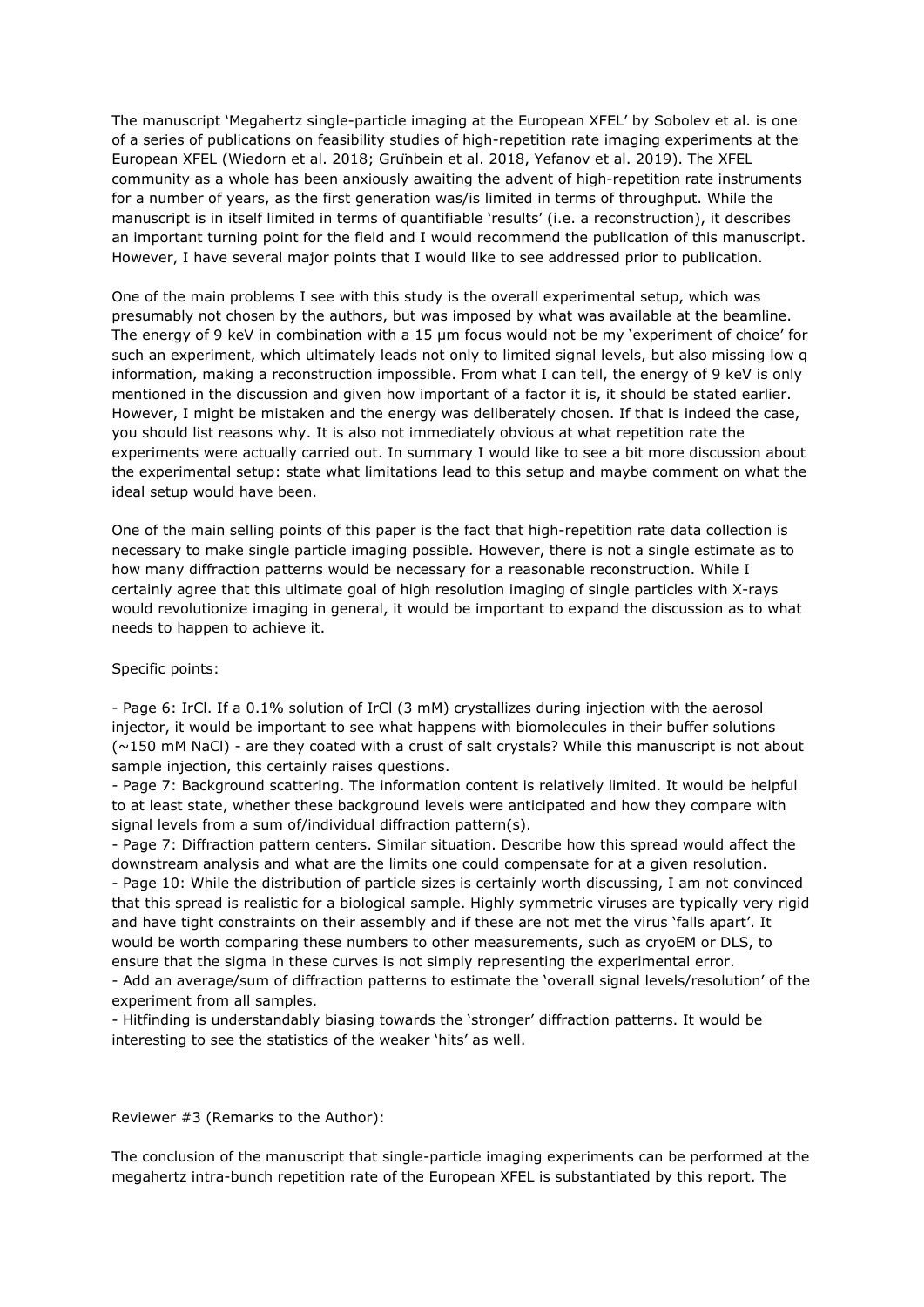work provides a number of useful results about the performance of this machine, a relatively new facility that is expected to be used in a wide range of science areas, that will be helpful to persons planning experiments. It extracts:

i) statistical information about the intensity distribution from calibration samples of known density, ii) the beam pointing variations from the centers of the diffraction patterns,

iii) some information about how to prepare "standard" CDI samples by salt evaporation, and iv) the size distributions generated by this method.

It also shows that correct size distribution about a known biological sample, a mimivirus, can be produced, consistent with prior knowledge. It does not claim to have produced new information about the salt particles or the virus, but more about the beam properties of the new public facility. I fully support publication of the work for the benefit of those scientists planning to use the European XFEL.

I have a few minor comments about the presentation of the work in the submitted manuscript, which should be considered by the authors:

1. If the Ir is in the usual 3+ state, the short notation IrCl3 should be used for the material, rather than IrCl, which might alarm a chemist.

2. It is correct to give flux numbers as photon density, rather than trying to factor out the beam size to get a raw photon number. However, a rough number for this might be useful to the reader.

3. Boutet et al (2012) showed that the scaling of signal to incident flux for protein crystals did not change with pulse length. That result is implicitly assumed in the interim before the European XFEL pulse length is known. This should be stated as an assumption.

4. The symbol q should not be used for momentum transfer as defined on p7 (pdf). 2\pi is missing from that formula. What is defined there is usually call s, not q.

5. I do not think the water of crystallization is important in calibration the flux from the particle size: only the density should matter. The scattering signal is proportional to the number of electrons and that is known from the volume and density.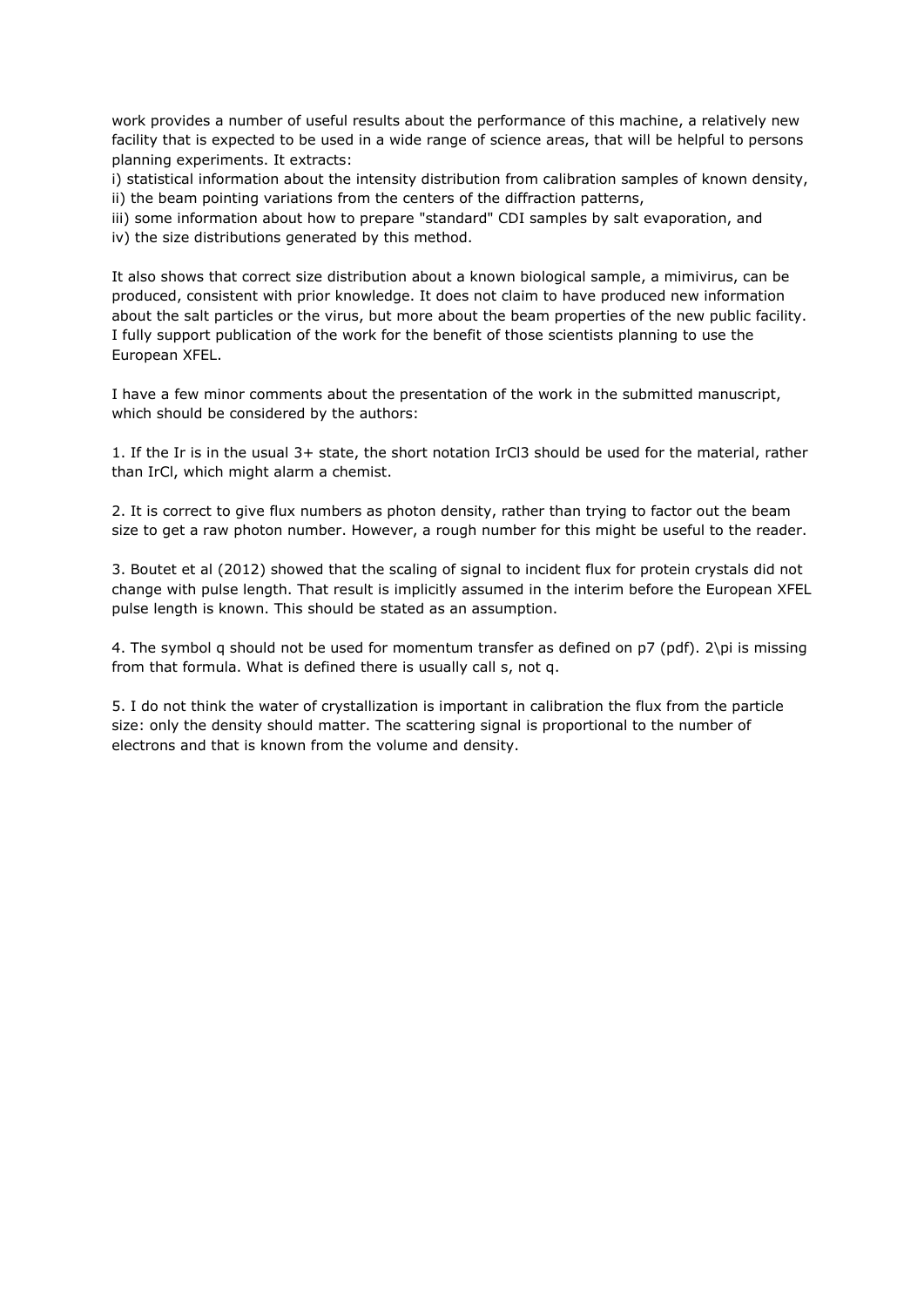# Megahertz single-particle imaging at the European XFEL

Egor Sobolev et al.

Changes to the manuscript are colored in orange.

## *Response to reviewers*

## *Answers to reviewer 1:*

#### (original text from the referee in blue)

In this manuscript Sobolev et al. present results from the first single particle imaging (SPI) experiments at the European XFEL (XFEL) and show that the MHz intra-pulse train repetition rate at XFEL can be used for such experiments. The use well known model systems for SPI such as Mimi-Virus, which is sufficient for the initial experiments to assess what is even possible at this new facility.

The results are presented in a clear, convincing and technically sound way and I recommend publication with minor revisions:

a)Pg6 Fig2: no description for panels c/d in caption This has now been added.

b)Pg7 Fig3: "Note that the scale is linear below 10−3 photons per pixel" please re-format font. the -3 in 10-3 is almost not readable.

## Fixed.

c)Pg9, Fig5 "Single strong diffraction pattern of an IrCl sphere of 439 nm in diameter, edge resolution is 12.7 nm. B comparison between the radially averaged scattering of the IrCl sphere (orange), fitted model (blue) and radially averaged background with injection (green). Note that the scale is linear below 10-2 photons per pixel. The red dashed

lines (18.4 nm resolution) mark the angle at which the modeled scattering is stronger than the noise in a single frame; the purple dashed lines (12.7 nm resolution) mark the angle where the modeled scattering exceeds an average background; detector edge resolution is 6.5 nm." Which is now the edge resolution? 12.7nm or 6.5nm?

We agree this was confusing. The edge resolution of 12.7 nm is actually the edge resolution of the image shown, which is a crop of the full detector. The full detector has an edge resolution of 6.5 nm. We have now changed the caption to avoid this confusion.

d)pg13 "Our measurements of the variation of the center of the diffraction patterns show an order of magnitude lower instability than similar measurements at the LCLS AMO instrument (Loh et al, 2013)," and how does it compare to CXI?

It's also about an order of magnitude below CXI. This has now been added to the text.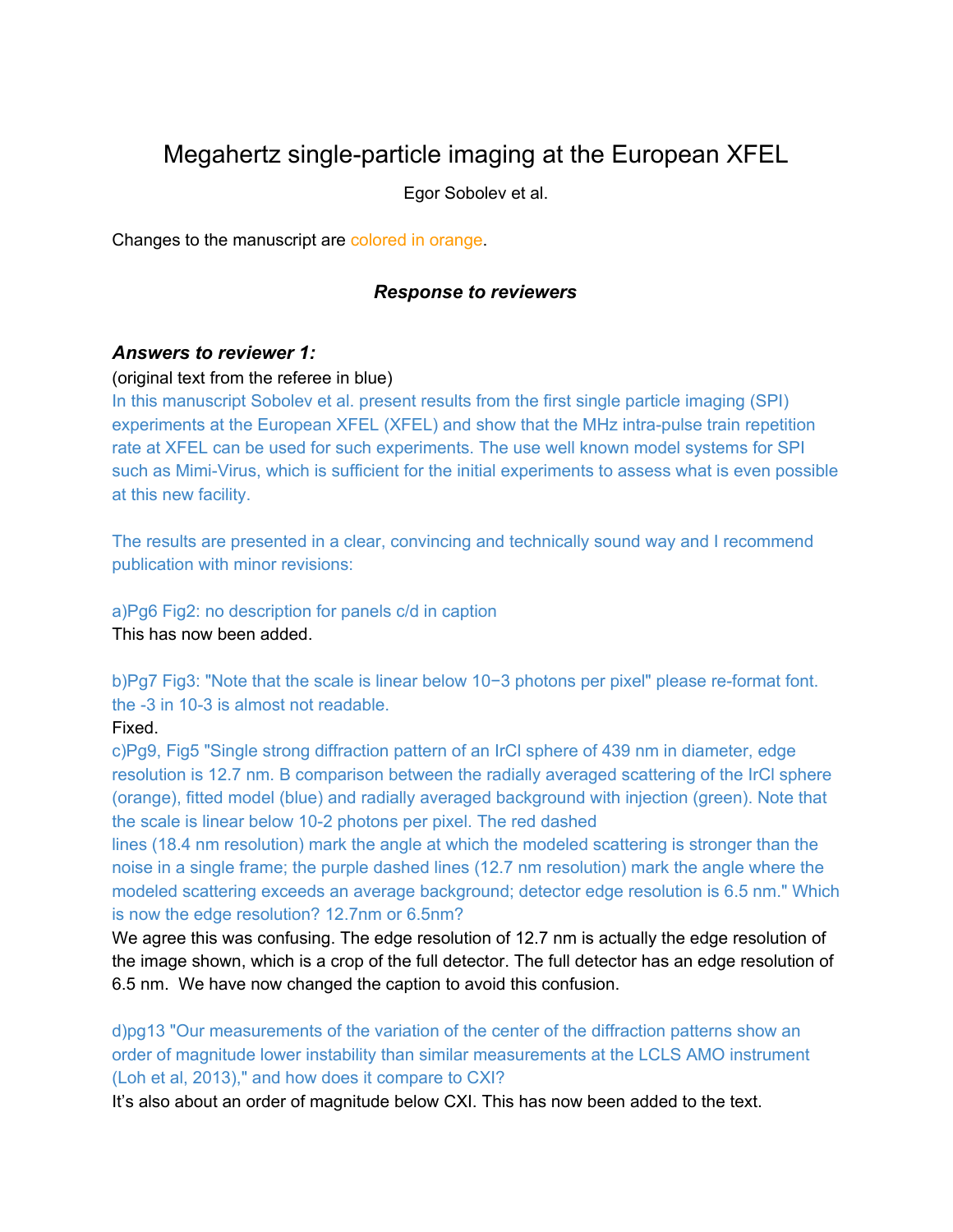e)pg13 "Using electrospray instead of GDVN for the formation of the aerosol is likely to eliminate this problem" please rephrase to "Using electrospray instead of GDVN for the formation of the aerosol could solve this problem" Done.

f)Wouldn't it be good to use the collected data on Mimivirus and continue with data processing to compare results with previous work by Seibert et al and Ekeberg et al? The amount of positively identified single hits for Mimi-Virus should be sufficient for this…

The main issue is the relatively poor resolution of the data, compared to Seibert et al and Ekeberg et al. This is due to the larger than expected focal spot on this experiment, as well as the lower cross-section for harder X-rays. We hope to carry out such comparisons in future experiments.

g) Citations: are not always in alphabetical order in the bibliography.

"Daurer, B. J. et al. Experimental strategies for imaging bioparticles with femtosecond hard Xray pulses. IUCrJ 4, 251–262 (2017).

Fangohr, H. et al. Data analysis support in Karabo at European XFEL. In Proc. 16th Int. Conf. on Accelerator and Large Experimental Control Systems, TUCPA01, 245-252 (Barcelona, Spain, 2017).

Du, P., Kibbe, W.A. & Lin, S.M. Improved peak detection in mass spectrum by incorporating continuous wavelet transform-based pattern matching. Bioinformatics 22, 2059-2065 (2006) Ekeberg, T. et al. Three-Dimensional Reconstruction of the Giant Mimivirus Particle with an X-Ray Free-Electron Laser. Phys. Rev. Lett.114, 98102 (2015)."

#### Where Fangohr should be listed after Ekeberg.

Thank you for pointing this out. It has now been corrected.

## *Answers to reviewer 2:*

## (original text from the referee in blue)

The manuscript 'Megahertz single-particle imaging at the European XFEL' by Sobolev et al. is one of a series of publications on feasibility studies of high-repetition rate imaging experiments at the European XFEL (Wiedorn et al. 2018; Grünbein et al. 2018, Yefanov et al. 2019). The XFEL community as a whole has been anxiously awaiting the advent of high-repetition rate instruments for a number of years, as the first generation was/is limited in terms of throughput. While the manuscript is in itself limited in terms of quantifiable 'results' (i.e. a reconstruction), it describes an important turning point for the field and I would recommend the publication of this manuscript. However, I have several major points that I would like to see addressed prior to publication.

One of the main problems I see with this study is the overall experimental setup, which was presumably not chosen by the authors, but was imposed by what was available at the beamline.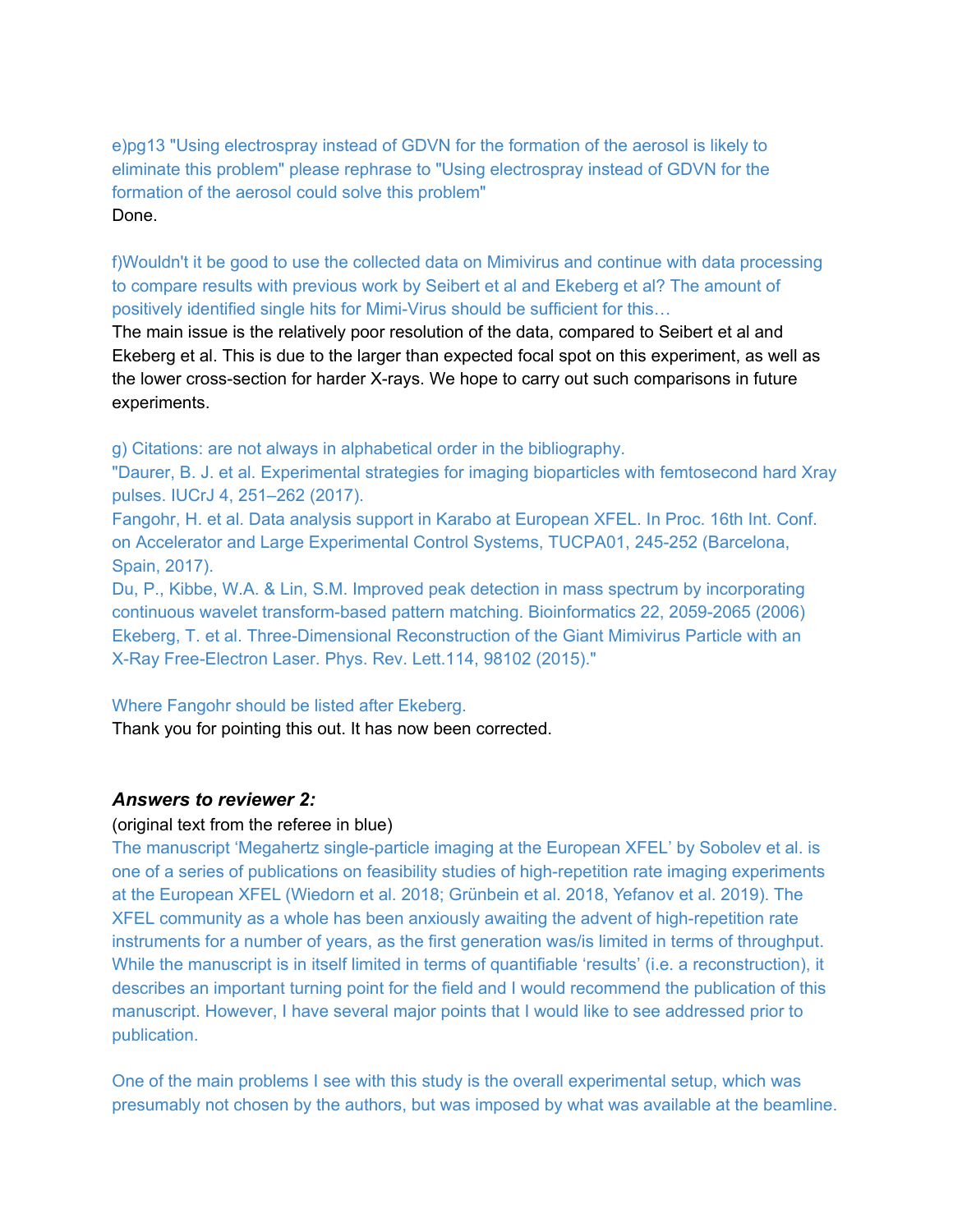The energy of 9 keV in combination with a 15  $\mu$ m focus would not be my 'experiment of choice' for such an experiment, which ultimately leads not only to limited signal levels, but also missing low q information, making a reconstruction impossible. From what I can tell, the energy of 9 keV is only mentioned in the discussion and given how important of a factor it is, it should be stated earlier. However, I might be mistaken and the energy was deliberately chosen. If that is indeed the case, you should list reasons why. It is also not immediately obvious at what repetition rate the experiments were actually carried out. In summary I would like to see a bit more discussion about the experimental setup: state what limitations lead to this setup and maybe comment on what the ideal setup would have been.

We agree with the referee that we should have explained the reason for the parameters chosen. Those were the only parameters available for the first run of user experiments. As the referee correctly points out they are far from optimal. We now state the key experimental parameters such as photon energy, focal spot and repetition rate much earlier, on page 4. In the discussion we also mention why they were used and what would be the ideal parameters.

One of the main selling points of this paper is the fact that high-repetition rate data collection is necessary to make single particle imaging possible. However, there is not a single estimate as to how many diffraction patterns would be necessary for a reasonable reconstruction. While I certainly agree that this ultimate goal of high resolution imaging of single particles with X-rays would revolutionize imaging in general, it would be important to expand the discussion as to what needs to happen to achieve it.

An accurate estimate of the number of patterns required for a given resolution is not trivial given the large number of parameters that influence it. There are some theoretical calculations, which don't include problems such as sample heterogeneity and tend to give excessively optimistic results. There are too few experimental results to form the basis of a robust extrapolation. We've expanded the discussion to tackle this issue and to point out other important improvements necessary for high-resolution single-particle imaging with X-rays.

#### Specific points:

- Page 6: IrCl. If a 0.1% solution of IrCl (3 mM) crystallizes during injection with the aerosol injector, it would be important to see what happens with biomolecules in their buffer solutions (~150 mM NaCl) - are they coated with a crust of salt crystals? While this manuscript is not about sample injection, this certainly raises questions.

The viruses were dialyzed five times in 250 mM ammonium acetate, as pointed out in the sample preparation, to eliminate their native buffer. So the concentration of native buffer in the injected solution is negligible. If we had not done so, then there would certainly be a crust of buffer around the sample.

- Page 7: Background scattering. The information content is relatively limited. It would be helpful to at least state, whether these background levels were anticipated and how they compare with signal levels from a sum of/individual diffraction pattern(s).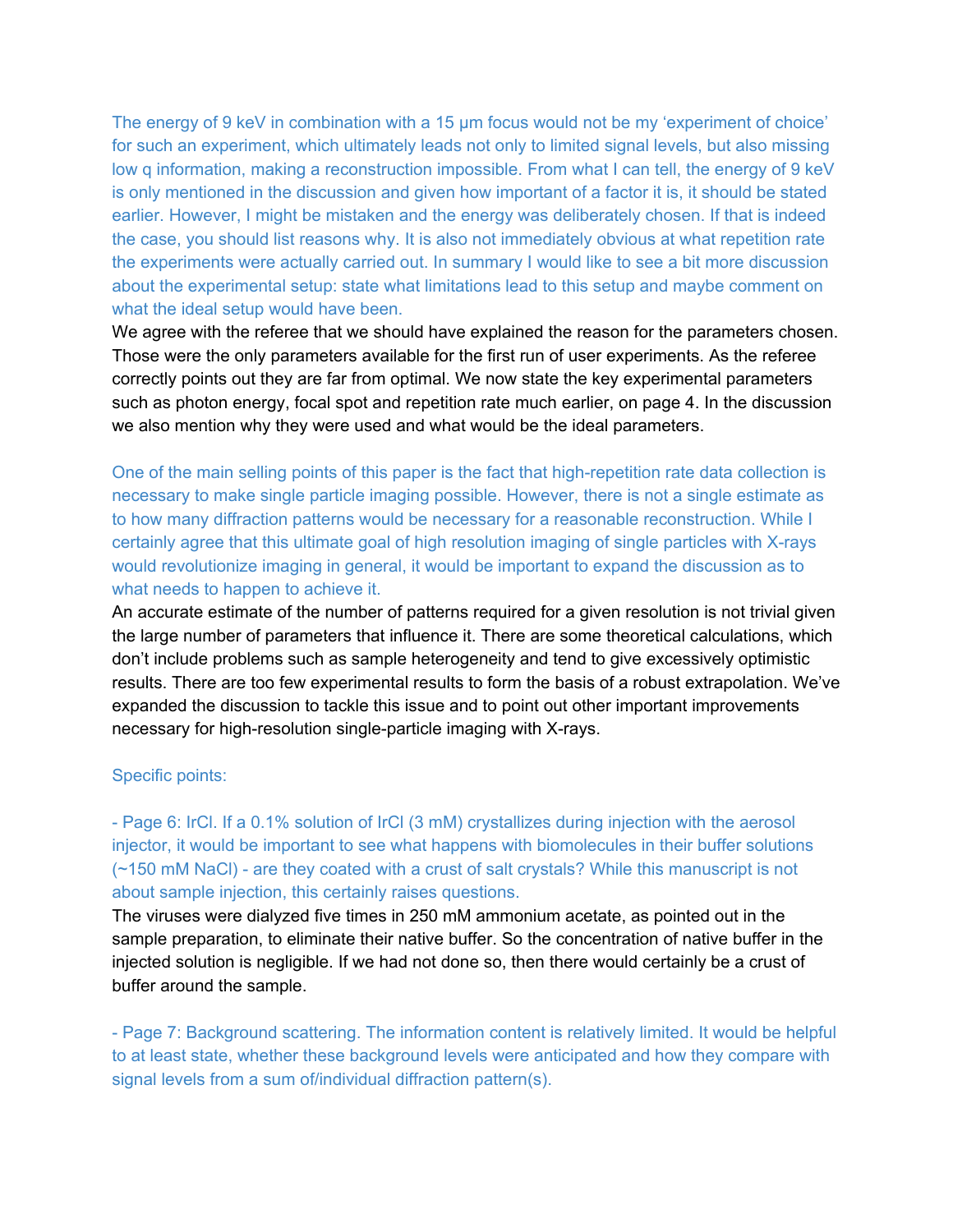In the discussion, we mention that the background levels are better than at CXI beamline of the LCLS, so somewhat better than what was expected. We also have a comparison between the background and the signal in fig. 5.

- Page 7: Diffraction pattern centers. Similar situation. Describe how this spread would affect the downstream analysis and what are the limits one could compensate for at a given resolution. We briefly refer to this in the discussion, by saying that the variation in the center is well below a Shannon pixel. We have now expanded on this, hopefully making the consequences clearer for the reader.

- Page 10: While the distribution of particle sizes is certainly worth discussing, I am not convinced that this spread is realistic for a biological sample. Highly symmetric viruses are typically very rigid and have tight constraints on their assembly and if these are not met the virus 'falls apart'. It would be worth comparing these numbers to other measurements, such as cryoEM or DLS, to ensure that the sigma in these curves is not simply representing the experimental error.

We agree with the referee that the wide distribution of particle sizes does not correspond to the size distribution in physiological conditions, and is likely due to contaminations, e.g. from unassembled viral particles as the referee points out. We have added a sentence to final part of the discussion making this clear.

# - Add an average/sum of diffraction patterns to estimate the 'overall signal levels/resolution' of the experiment from all samples.

We have added an average of the signal of all hits for each sample type as figure 6.

# - Hitfinding is understandably biasing towards the 'stronger' diffraction patterns. It would be interesting to see the statistics of the weaker 'hits' as well.

The statistics for the weak hits will always have a very large error due to the low signal strength in them as well the reduced number of events, which is why we opted not to 'slice' the statistics in this way.

# *Answers to reviewer 3:*

## (original text from the referee in blue)

The conclusion of the manuscript that single-particle imaging experiments can be performed at the megahertz intra-bunch repetition rate of the European XFEL is substantiated by this report. The work provides a number of useful results about the performance of this machine, a relatively new facility that is expected to be used in a wide range of science areas, that will be helpful to persons planning experiments. It extracts:

i) statistical information about the intensity distribution from calibration samples of known density,

ii) the beam pointing variations from the centers of the diffraction patterns,

- iii) some information about how to prepare "standard" CDI samples by salt evaporation, and
- iv) the size distributions generated by this method.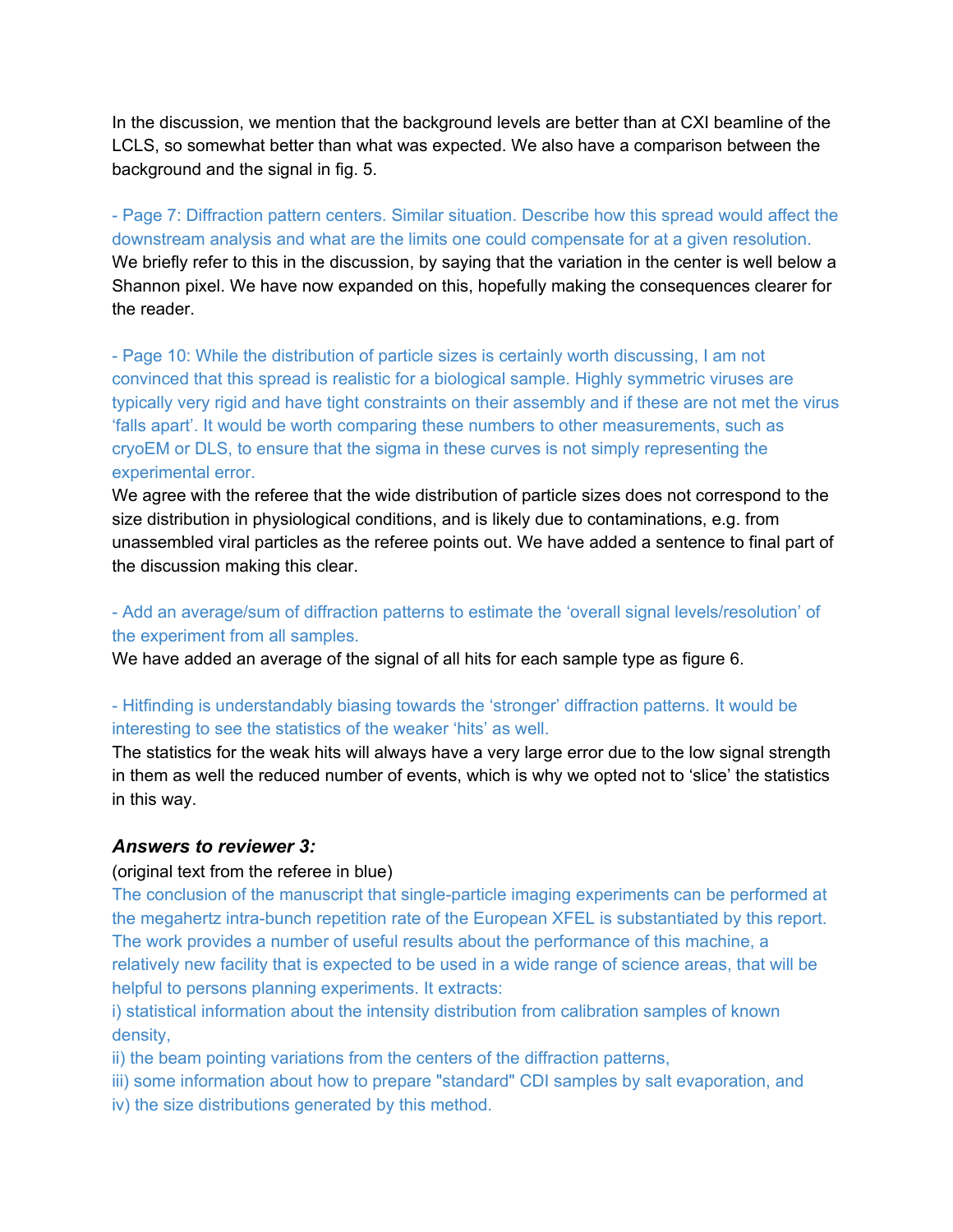It also shows that correct size distribution about a known biological sample, a mimivirus, can be produced, consistent with prior knowledge. It does not claim to have produced new information about the salt particles or the virus, but more about the beam properties of the new public facility. I fully support publication of the work for the benefit of those scientists planning to use the European XFEL.

I have a few minor comments about the presentation of the work in the submitted manuscript, which should be considered by the authors:

1. If the Ir is in the usual 3+ state, the short notation IrCl3 should be used for the material, rather than IrCl, which might alarm a chemist. We have fixed the notation.

2. It is correct to give flux numbers as photon density, rather than trying to factor out the beam size to get a raw photon number. However, a rough number for this might be useful to the reader.

As the sample only interacts with a small cross-section of the beam it is not possible to convert from the photon density to the number of photons in the beam. We have added to the manuscript the total number of photons measured by the gas monitor detector in the "Experimental set-up at the SPB/SFX instrument" section.

3. Boutet et al (2012) showed that the scaling of signal to incident flux for protein crystals did not change with pulse length. That result is implicitly assumed in the interim before the European XFEL pulse length is known. This should be stated as an assumption.

We agree with the referee that we are assuming that the X-ray beam is not changing the response of the sample. We have now stated this explicitly on page 5.

4. The symbol q should not be used for momentum transfer as defined on p7 (pdf). 2\pi is missing from that formula. What is defined there is usually call s, not q. We have replaced q with S.

5. I do not think the water of crystallization is important in calibration the flux from the particle size: only the density should matter. The scattering signal is proportional to the number of electrons and that is known from the volume and density.

The number of electrons cannot be exactly known without knowing the elements in the sample, as different elements have different proton to neutron ratios (and consequently different atomic mass to atomic number ratios), but it is true that a very good approximation can be made. We also noticed there was a mistake in the number of water molecules, which has now been corrected. There was no appreciable change to the results, which is consistent with the argument of the referee.